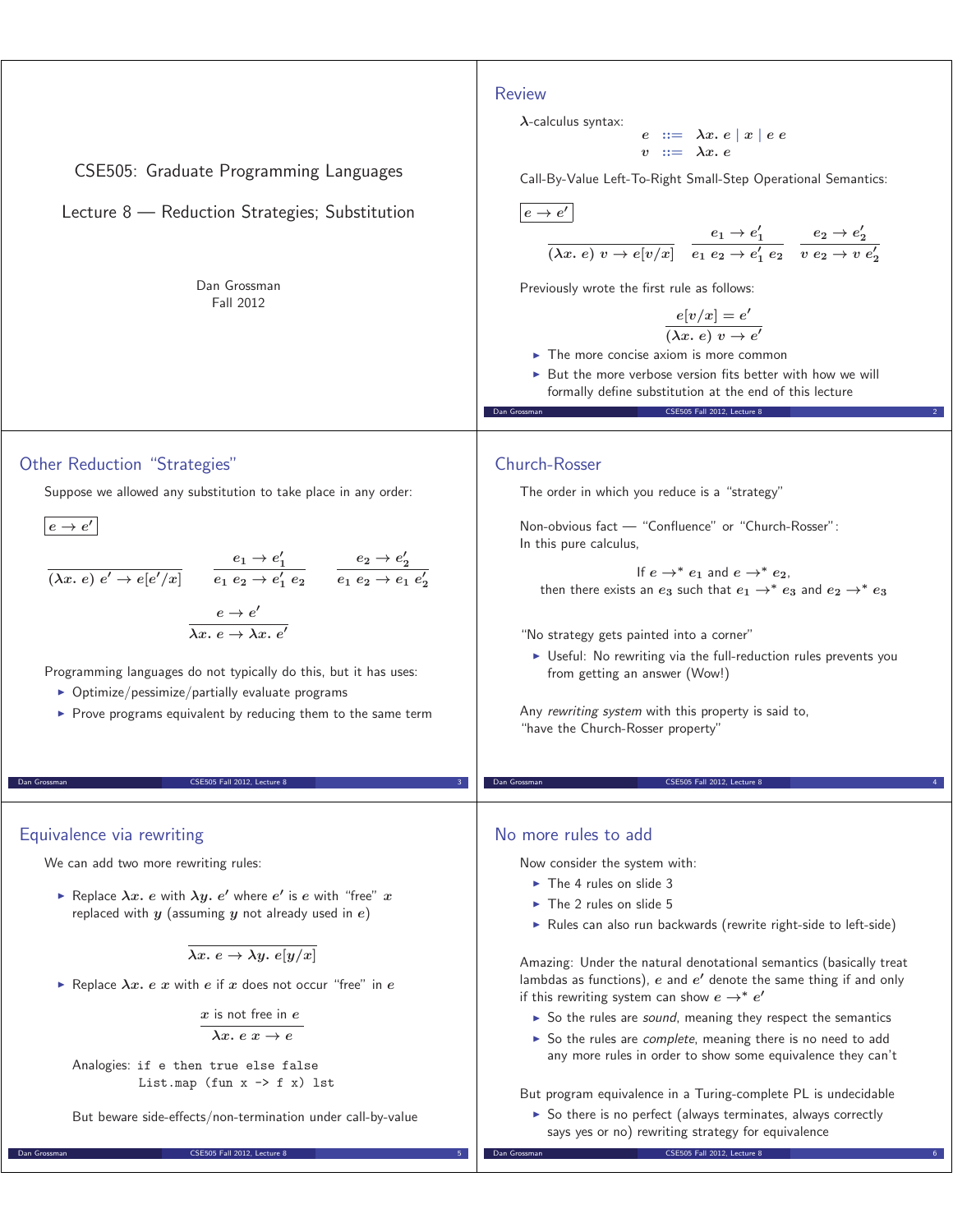| Some other common semantics                                                                                                             | More on evaluation order                                                                                                                                                                |
|-----------------------------------------------------------------------------------------------------------------------------------------|-----------------------------------------------------------------------------------------------------------------------------------------------------------------------------------------|
| We have seen "full reduction" and left-to-right CBV                                                                                     | In "purely functional" code, evaluation order matters "only" for                                                                                                                        |
| $\triangleright$ (OCaml is unspecified order, but actually right-to-left)                                                               | performance and termination                                                                                                                                                             |
| Claim: Without assignment, I/O, exceptions, , you cannot                                                                                | Example: Imagine CBV for conditionals!                                                                                                                                                  |
| distinguish left-to-right CBV from right-to-left CBV                                                                                    | let rec f $n = if n=0 then 1 else n*(f (n-1))$                                                                                                                                          |
| How would you prove this equivalence? (Hint: Lecture 6)                                                                                 | Call-by-need or "lazy evaluation":                                                                                                                                                      |
| Another option: call-by-name (CBN) - even "smaller" than CBV!                                                                           | Evaluate the argument the first time it's used and                                                                                                                                      |
|                                                                                                                                         | memoize the result<br>• Useful idiom for programmers too                                                                                                                                |
| $e \rightarrow e'$                                                                                                                      |                                                                                                                                                                                         |
| $\overline{(\lambda x.\ e)\ e'\rightarrow e[e'/x]} \qquad \qquad \overline{e_1\ e_2\rightarrow e'_1\ e_2}$                              | Best of both worlds?                                                                                                                                                                    |
|                                                                                                                                         | For purely functional code, total equivalence with CBN and<br>asymptotically no slower than CBV. (Note: asymptotic!)                                                                    |
| Diverges strictly less often than CBV, e.g., $(\lambda y. \lambda z. z) e$<br>Can be faster (fewer steps), but not usually (reuse args) | ► But hard to reason about side-effects                                                                                                                                                 |
|                                                                                                                                         |                                                                                                                                                                                         |
| CSE505 Fall 2012, Lecture 8<br>Dan Grossman                                                                                             | Dan Grossman<br>CSE505 Fall 2012, Lecture 8                                                                                                                                             |
|                                                                                                                                         |                                                                                                                                                                                         |
| More on Call-By-Need                                                                                                                    | Formalism not done yet                                                                                                                                                                  |
| This course will mostly assume Call-By-Value                                                                                            | Need to define substitution (used in our function-call rule)                                                                                                                            |
| Haskell uses Call-By-Need                                                                                                               | Shockingly subtle                                                                                                                                                                       |
| Example:                                                                                                                                | Informally: $e[e'/x]$ "replaces occurrences of x in e with $e''$ "                                                                                                                      |
| four = length $(9:(8+5):17:42:[)$                                                                                                       | Examples:                                                                                                                                                                               |
| eight = $four + four$                                                                                                                   | $x[(\lambda y. y)/x] = \lambda y. y$                                                                                                                                                    |
| $main = do { putStrLn (show eight) }$                                                                                                   | $(\lambda y. y x)[(\lambda z. z)/x] = \lambda y. y \lambda z. z$                                                                                                                        |
| Example:                                                                                                                                |                                                                                                                                                                                         |
| ones = $1:$ ones<br>$nats_from x = x : (nats_from (x + 1))$                                                                             | $(x x)[(\lambda x. x x)/x] = (\lambda x. x x)(\lambda x. x x)$                                                                                                                          |
|                                                                                                                                         |                                                                                                                                                                                         |
|                                                                                                                                         |                                                                                                                                                                                         |
|                                                                                                                                         |                                                                                                                                                                                         |
| Dan Grossman<br>CSE505 Fall 2012, Lecture 8                                                                                             | Dan Grossman<br>CSE505 Fall 2012. Lecture 8                                                                                                                                             |
|                                                                                                                                         |                                                                                                                                                                                         |
| Substitution gone wrong                                                                                                                 | Substitution gone wrong: Attempt $#2$                                                                                                                                                   |
| Attempt $#1$ :                                                                                                                          | $e_1[e_2/x] = e_3$                                                                                                                                                                      |
| $e_1[e_2/x] = e_3$                                                                                                                      | $\frac{y \neq x}{x[e/x] = e}$ $\frac{y \neq x}{y[e/x] = y}$ $\frac{e_1[e/x] = e'_1}{(\lambda y. e_1)[e/x] = \lambda y. e'_1}$                                                           |
|                                                                                                                                         |                                                                                                                                                                                         |
| $\frac{y \neq x}{x[e/x] = e}$ $\frac{y \neq x}{y[e/x] = y}$ $\frac{e_1[e/x] = e'_1}{(\lambda y. e_1)[e/x] = \lambda y. e'_1}$           | $\frac{e_1[e/x] = e'_1}{(\lambda x.\ e_1)[e/x] = \lambda x.\ e_1} \qquad \frac{e_1[e/x] = e'_1}{(e_1\ e_2)[e/x] = e'_1\ e'_2}$                                                          |
|                                                                                                                                         |                                                                                                                                                                                         |
| $\frac{e_1[e/x] = e_1'}{(e_1 \ e_2)[e/x] = e_2'[e/x] = e_2'}$                                                                           | Recursively replace every $x$ leaf with $e$ but respect shadowing                                                                                                                       |
| Recursively replace every $x$ leaf with $e$                                                                                             | Substituting into (nested) functions is still wrong: If e uses an<br>outer $y$ , then substitution <i>captures</i> $y$ (actual technical name)                                          |
| The rule for substituting into (nested) functions is wrong: If the                                                                      | Example program capturing $y$ :                                                                                                                                                         |
| function's argument binds the same variable (shadowing), we                                                                             | $(\lambda x. \lambda y. x) (\lambda z. y) \rightarrow \lambda y. (\lambda z. y)$<br>Different(!) from: $(\lambda a. \lambda b. a) (\lambda z. y) \rightarrow \lambda b. (\lambda z. y)$ |
| should not change the function's body                                                                                                   | $\triangleright$ Capture won't happen under CBV/CBN if our source program                                                                                                               |
| Example program: $(\lambda x. \lambda x. x)$ 42                                                                                         | has no free variables, but can happen under full reduction                                                                                                                              |
| CSE505 Fall 2012, Lecture 8<br>Dan Grossman<br>11                                                                                       | CSE505 Fall 2012, Lecture 8<br>Dan Grossman                                                                                                                                             |
|                                                                                                                                         |                                                                                                                                                                                         |
|                                                                                                                                         |                                                                                                                                                                                         |